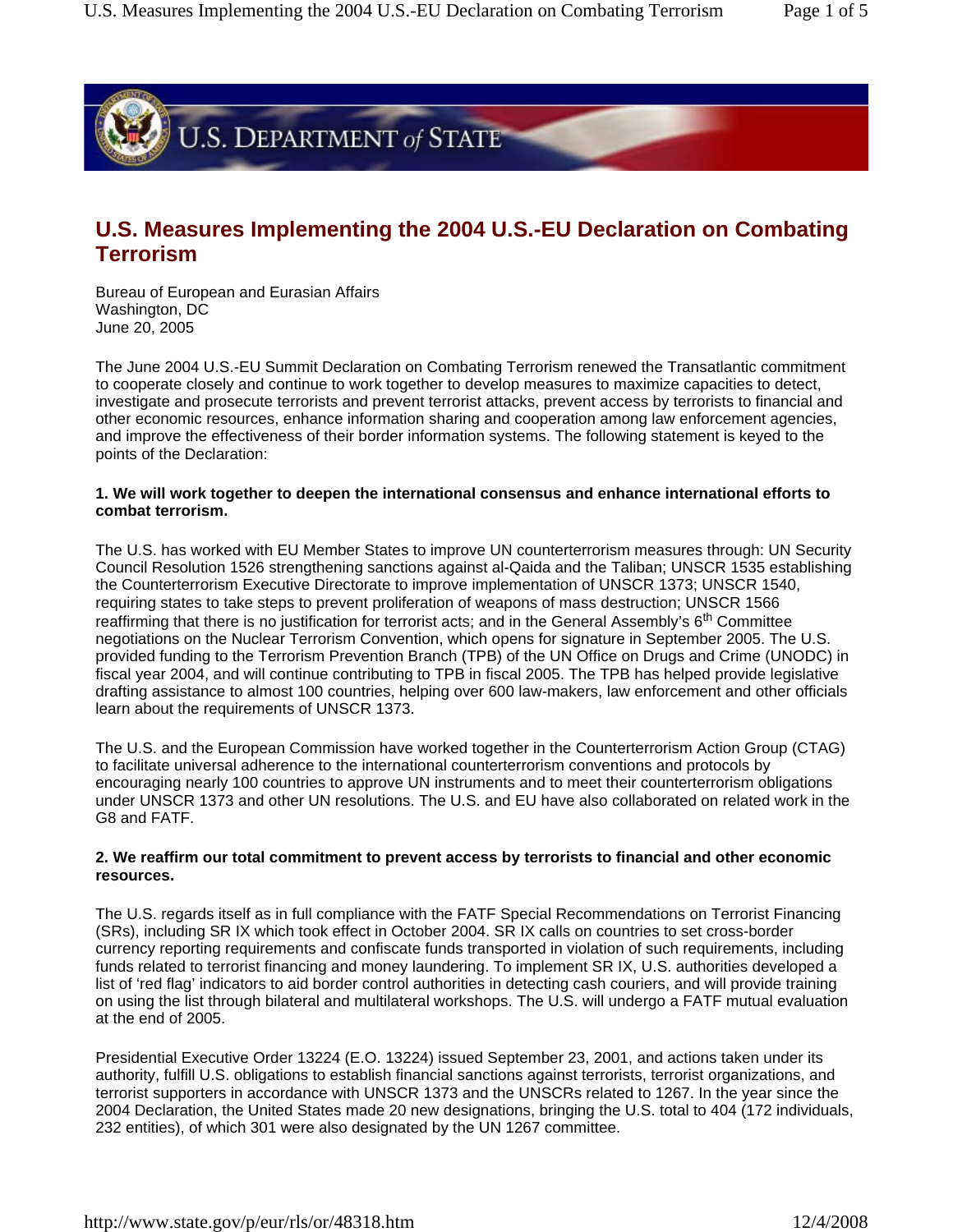The U.S. designated four charities in the past year because of their support for terrorist activity. This brings the number of charities designated to forty-one as of June 18, 2005. Additionally, in the past year, the U.S. blocked the assets of a charity operating in the U.S. as a branch of an international charity, convicted the leader of a U.S.-based charity for terrorist financing-related offenses, and investigated other charities suspected of terrorist financing activity. The U.S. Treasury is engaged in an ongoing dialogue with the charitable sector, including charity watchdog groups, to promote use of Treasury guidelines to prevent the threat of terrorist abuse of non-profits.

The U.S. maintains a list of entities registered as Money Services Businesses (MSBs) pursuant to U.S. Bank Secrecy Act (BSA) rules. This list is updated periodically, and contains data on 23,481 registered MSBs as of April 15, 2005.

Over the past year, the U.S. participated in FATF's on-going discussions on implementation of Special Recommendation VII on wire transfers. The U.S. has required the inclusion of wire transfer originator information on electronic funds transfers in the amount of \$3,000 or more since 1996, and U.S. financial institutions are subject by regulation to certain record keeping requirements with respect to these transfers.

The U.S. endeavors to develop comprehensive identifications in connection with designation of terrorist entities to guard against attempts by designated groups to rename themselves or hide behind front organizations. The U.S. Financial Crimes Enforcement Network (FinCEN) has worked this year to further develop contacts with other FIUs to obtain additional information on specific groups and establish investigative links.

The U.S. believes private/public partnership is a key to successful implementation of national regimes to combat terrorist finance and money laundering. In the past year the U.S. and private sector partners have worked with banking associations and authorities in Tanzania and Mexico, and with the Federation of Latin American Banking Associations (FELABAN) on out reach programs to raise awareness of illicit activities and increase local expertise to address them. These activities are part of a global outreach to engage financial institutions throughout the world in "bank-to-bank" programs and training.

U.S. law contains a safe harbor provision that protects financial institutions, their directors, officers, employees, or agents from liability under U.S. federal, state or local laws or regulations, any contract or other legally enforceable agreement (including arbitration agreement), for making a voluntary disclosure of a possible Bank Secrecy Act violation to a government agency or for failure to provide notice of disclosure to the person who is the subject of the disclosure or any person identified in the disclosure.

Once the U.S. has blocked funds belonging to a designated terrorist, the U.S. Treasury's Office of Foreign Assets Control (OFAC) has an ongoing process using blocked transaction reports for enforcement follow up. These reports may be shared within the U.S. Government, including law enforcement agencies. When additional information is needed or criminal violations appear to have occurred, OFAC may refer the case to law enforcement agencies for further investigation.

The EU and U.S. established a regular dialogue on terrorism finance in September 2004. The dialogue is coordinated through an informal U.S.-EU Troika, which met most recently in May 2005, and provides a forum for review of current issues as well as a framework for cooperation involving judicial, investigatory, designation, and technical assistance issues. The Troika will meet during each EU Presidency to assess progress and provide guidance to informal expert-level groupings of judicial, technical assistance and designation professionals. Key activities since December 2004 included two joint workshops on judicial and designation issues and a joint technical assistance mission to Tanzania. The EU welcomed the participation of U.S. representatives in an EU seminar on terrorism finance with the Gulf Cooperation Council.

## **3. We commit to working together to develop measures to maximize our capacities to detect, investigate, and prosecute terrorists and prevent terrorist attacks.**

U.S.-EU efforts to enhance cyber security include providing technical assistance for drafting improved substantive and procedural cyber crime laws, promoting the G8 Critical Information Infrastructure Principles and G8 24/7 Computer Crime Network, building support for the Cybercrime Convention of the Council of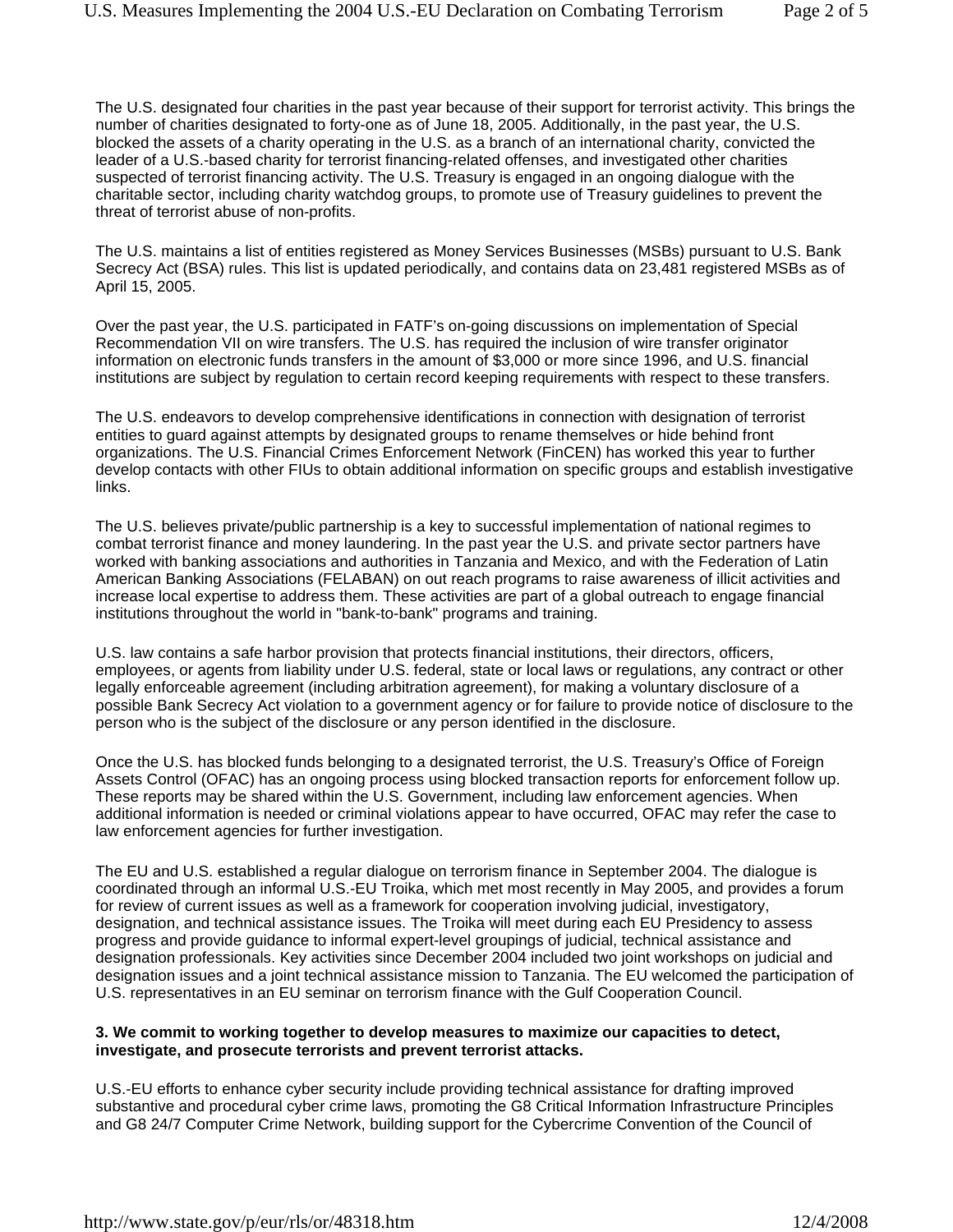Europe, and providing law enforcement officials with capacity-building training on investigations involving computer and electronic evidence.

The U.S. has proposed a conference with the EU and its Member States to encourage enactment of legislation to enable courts to receive intelligence information in criminal cases consistent with the need to protect sources and methods as well as the rights of the defendant. The U.S. has also coordinated with the EU on related work in the G8.

U.S. laws require internet service providers to preserve, upon request, specified log files, electronic mail, and other records for a limited period of time, and to disseminate that information upon court order or through statutory processes to investigators and prosecutors for use in criminal and/or terrorist cases.

U.S. efforts are underway to build a witness security program in the Balkans that could also assist in dealing with terrorism.

In March 2005, the U.S. and Europol reviewed the U.S.-Europol agreement and issued a report finding that their provisions, including those relating to personal data, were working well. The volume of information shared has continued to increase. The U.S. is working to gain access to Europol's analytical case files, and is optimistic that the Europol Convention will soon be amended to allow this. We are addressing issues related to the process for making inquiries of particular agencies on a case-by-case basis, and are looking for ways to make this cooperation more valuable from an operational perspective.

The U.S. has begun discussions with Eurojust on a formal arrangement to govern its interaction with U.S. law enforcement authorities. U.S. Counterterrorism Prosecutors met with Eurojust in March 2005, to share information on active terrorism cases of mutual interest. In the meantime, the U.S. will look for ways to work cooperatively with Eurojust on investigations, cases and issues of mutual concern, such as "recruitment" "pensions for families of suicide bombers," and other areas in which this new institution can provide value added to CT efforts.

In the past year, the U.S. has completed negotiations on bilateral instruments to implement the U.S.-EU Agreements on extradition and Mutual Legal Assistance (MLA) with nearly all of the original fifteen EU member states, and has made substantial progress towards completion with the ten new member states as well. The U.S. and the Luxembourg and UK Presidencies are committed to the completion of the protocol process during 2005 so that procedures to bring the U.S.-EU Agreements into force can proceed.

Approximately 60 U.S. Government (USG) law enforcement and criminal justice officials participated in a confidence-building seminar hosted by the EU April 6-8, 2005. The seminar familiarized U.S. practitioners and policy-makers with the nature of EU judicial cooperation mechanisms and how this cooperation impacts Member States as well as third party countries such as the U.S. This is a joint program designed to educate officials on both sides of the Atlantic to each other's law enforcement and judicial systems, and a reciprocal follow-up seminar is scheduled for EU officials to learn about U.S. systems in fall 2005. The U.S. is also working to build relationships with EU Chiefs of Police, the new Police College Center (UK), and with OLAF, the EU's anti-corruption arm.

The U.S. has worked with the EU on methods for sharing sensitive information, including how the new EUwide index of non-EU criminals will facilitate further cooperation, either through Europol or bilaterally. U.S. Counterterrorism International Initiative Prosecutors will develop ways to work cooperatively with EU counterparts on investigations, cases and issues of mutual concern. The U.S. will establish liaison with the new EU border agency in Warsaw.

## **4. We will seek to further protect the security of international transport and ensure effective systems of border control.**

The U.S.-EU Policy Dialogue on Border and Transport Security (PDBTS) has met three times including its inaugural session in April 2004. EU Troika and counterparts from the U.S. Departments of Homeland Security, State and Justice have discussed biometrics, border and visa issues, the joint initiative on lost and stolen passports, "flights of concern", cargo security, air marshals, cooperative efforts in research and development,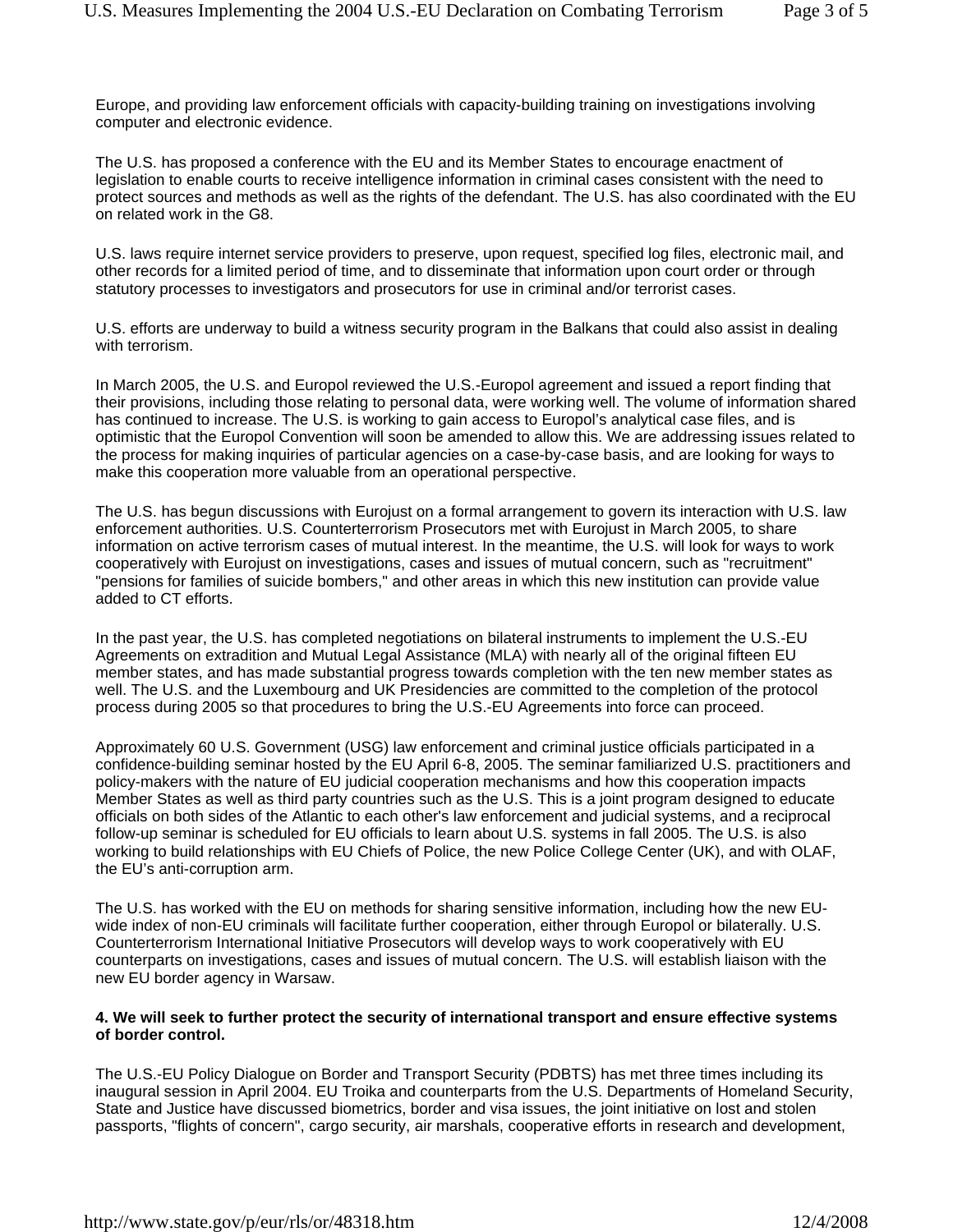use of advance passenger data, data protection, and other travel and trade security issues. The PDBTS has been a useful forum for information exchange, identifying potential problems and areas for further cooperation, and assigning follow-up tasks. It will continue to meet once per EU presidency and also on an ad hoc basis if circumstances warrant.

The number of ports participating in the Container Security Initiative (CSI) continued to grow over the past year, and now includes 20 EU ports in 9 countries accounting for over 80% of U.S.-bound containers from the EU. Following the April 2004 signing of the U.S.-EU Customs Cooperation Agreement, expert working groups were established to focus on security standards and customs-trade partnerships. The groups developed ten recommendations that were endorsed by the Joint Customs Cooperation Council (JCCC) in November 2004. The U.S. and EU Member States are implementing these recommendations on a bilateral-level, and the U.S. is coordinating with the EU to promote the recommendations internationally by securing adoption of the World Customs Organization (WCO) Framework of Standards to Secure and Facilitate Global Trade. If adopted at the June 2005 WCO Council, the Framework will become the primary international guidance for secure, facilitative supply chains.

The U.S. and the European Commission have worked together to develop a port security information exchange program. This program will include technical visits by EC teams to U.S. ports and U.S. teams to European ports. The first such visit will begin July 5, 2005 with an EC delegation visiting Washington D.C. and New York. The U.S. plans to visit each maritime member of the EU within the next two years. The U.S. and European Commission are also partnering to coordinate port security capacity building efforts in developing regions, especially Africa, in conjunction with efforts of the Lyon/Roma group of the G8.

The U.S.-EU Transport Security Cooperation Group (TSCG) met twice in the past year to discuss transportation security issues including legislative developments, the EU Inspection Program, U.S. Foreign Repair Station Inspections, the addition of lighters to the U.S. Prohibited Items List, and EC Third Country Requirements and Mutual Recognition. Rail security was added to the agenda for the first time. The U.S. and EU established a working group to look at improving air cargo security by better aligning air cargo security requirements on both sides of the Atlantic. The goal of the working group is to achieve mutual recognition of our respective Known Shipper System and Indirect Air Carrier (Regulated Agent) participants. Additionally, the group is evaluating cooperation on inspector training and regulatory inspection methods.

In July 2004, the U.S. and the European Commission concluded an agreement for the legal transfer of EUorigin PNR data to U.S. Customs and Border Protection. As a result of this agreement, U.S. authorities are implementing an extensive set of "Undertakings" agreed by the U.S. and Commission, including issuing Privacy Notices, filtering "sensitive data," and conducting an internal implementation review. The U.S. and EU will hold the first Joint Review to examine implementation of the Agreement and Undertakings in 2005. The U.S. has also been involved in discussions in international fora such as ICAO and the G8 on use of PNR data for passenger security.

The U.S. expects to begin issuing chip-enabled biometric passports to the American public by the end of 2005. The U.S. has played a leading role in the ICAO Technical Advisory Group on Machine Readable Travel Documents, and has been a prime mover in developing guidelines and standards to assure global interoperability of this technology. The U.S. has worked to educate and encourage other governments about the benefits of biometrics.

The U.S. delivered to Interpol, a CD containing the passport numbers of approximately 306,000 U.S. passports reported lost and stolen. The data is electronically updated on a daily basis and, as of May 2005, we have provided over 590,000 records. The next step is to make access to Interpol data more easily available to officials handling passports at ports of entry and consulates. The U.S. has been working on an automated Business to Business (B2B) process as a first step toward this goal, and will test possible solutions in 2005.

The U.S. provided a proposal to the EU to develop a system of reciprocal foreign visa lookout information exchange to ensure interoperability of travel document, visa lookout information sharing and border control databases (SIS and VIS).

**5. We will work together to develop further our capabilities to deal with the consequences of a terrorist**